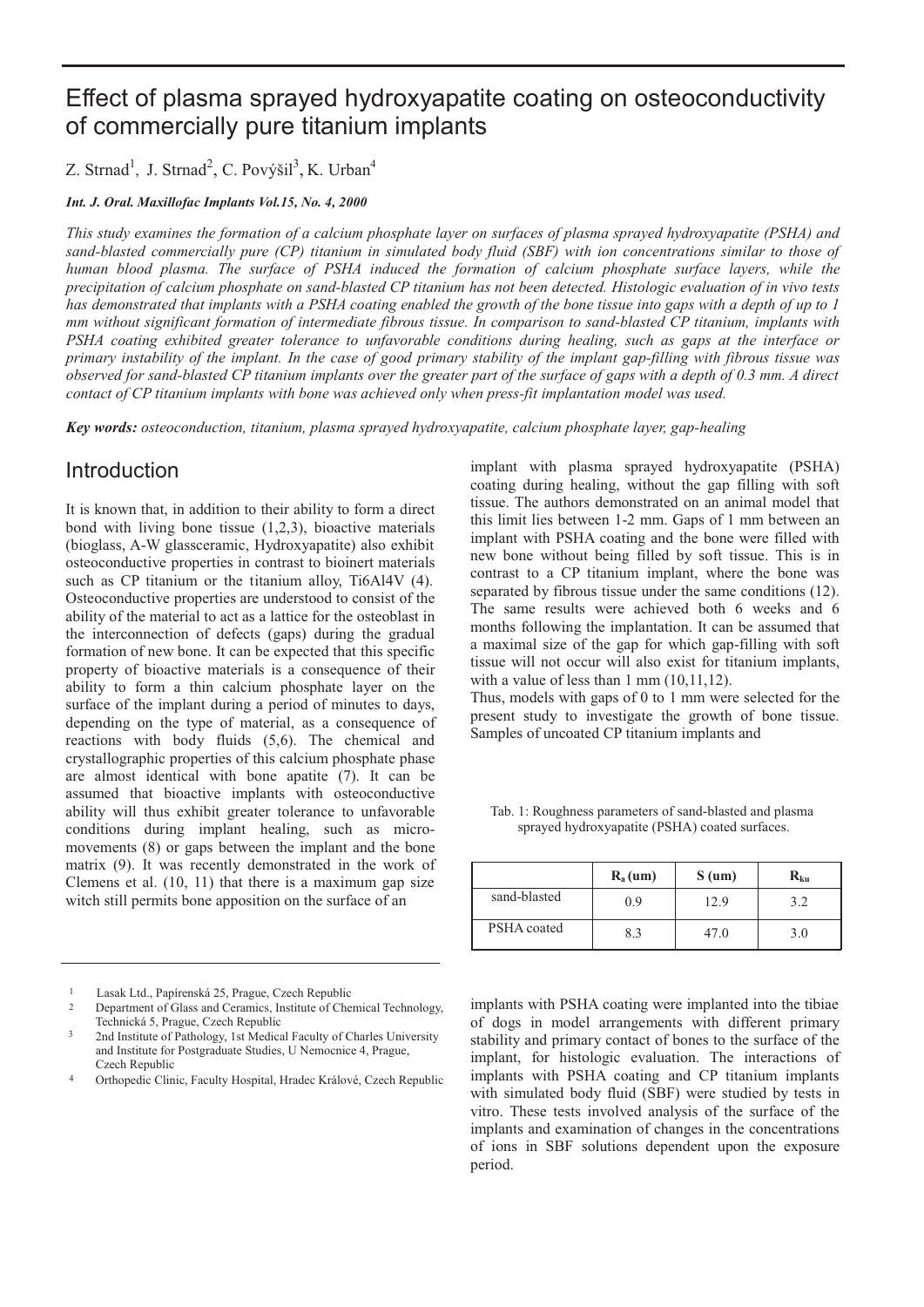# Methods and Materials

#### Sample preparation

Samples in simulated body fluid (in vitro test) were prepared using commercially pure (CP) titanium (Austenal Dentalmaterial AB, Malmö, Sweden) grade 3, in the form of discs with a diameter of 10 mm and thickness of 1 mm. Non-coated samples were roughened by sand-blasting with alumina powder (grain size  $100 \mu m$ ). The samples were washed in ethanol in an ultrasonic cleaner and dried at 120°C. Coated samples were prepared by plasmatic deposition of hydroxyapatite on the surface of the abovementioned sand-blasted CP titanium discs. Thickness of the coating was 50µm. Surface roughness parameters of both sand-blasted and plasma sprayed hydroxyapatite (PSHA) coated samples were evaluated (Tab.2):  $R_a$  – arithmetic mean of the profile departures from the mean line, S – mean spacing of the adjacent local peaks,  $R_{k_0}$ profile sharpness. The profilometer TALYSURF 6 (Taylor Hobson, Leicester, U.K.) was used. Test implantation was undertaken using implants with the above described sandblasted and PSHA coated surfaces. Both kinds of implants had the shape of cylinders (or cylinders with a 0.3 mm deep groove, fig 2), with a diameter of 3.7 mm and height of 10 mm. Before plasma spraying the diameter of implants was machined to 3.6 mm so that an identical final diameter (3.6mm±0.02mm) of both PSHA coated and sand-blasted implants was ensured.

#### Exposure of samples in simulated body fluid (SBF) and analytical methods

The samples were exposed in SBF (Fig. 1) with a composition similar to that of the inorganic part of blood plasma (Tab. 2). The pH value was adjusted to 7.40 at 36.5°C. The samples were immersed in 100 ml of SBF solution, where the ratio of the surface of the sample (S) to the volume of the solution (V) had a value of  $S/V = 0.02$ cm-1. Concentration changes in sample extracts were determined spectrophotometrically (UV-1201, Shimadzu Europe, Ltd.), by atomic absorption spectroscopy (VARIAN-Spectr AA300) and using a pH meter (WTW-526). Following exposure in SBF, the surface of the samples was studied using a scanning electron fitted with an energy dispersion analyzer -SEM-EDS (Jeol XA-733 superprobe, Jeol, U.S.A., Inc.) and thin film X-ray diffraction (TF-XRD) using a Seifert XRD 3000P diffractometer.

#### Implantation of the tested materials and histological evaluation

The Ethical Board of the Orthopedic Cllinic of the Faculty Hospital in Hradec Králové, Czech republic, approved all experimental procedures used in the study. Prior to the operation, the tested materials were sterilized with saturated water vapor at a temperature of 125°C and pressure of 140 kPa for a period of 15 minutes. Implantation was carried out on 2 dogs of different sex of an unknown breed with a weight of  $12\text{kg} (\pm 2 \text{ kg})$ .

They were premedicated with Dolsin (Biotika a.s., Slovakia), 10 mg/kg of weight, half an hour prior to the operation. Anesthesia was carried out continuously by an i.v. infusion of a 2% solution of Thiopental (Spofa a.s.,



Fig. 1: Schematic depiction of the experimental arrangement for sample exposure in a simulated body fluid solution (SBF)

Following disinfection of the operation area and drying, an insection was made above the upper edge of the tibia. Following passage through the soft tissue and moving the periosteum to one side, holes were drilled in the corticalis using a bit with a diameter of 3.7 or 4.7 mm.

Three implantation models were used. Implants with a diameter of 3.7 mm were introduced into the holes with the same diameter, i.e. were placed inside the bone with good primary stability - press-fit (model A. Fig. 2a). The second implantation model differed from the previous one in that the implants had a groove around their circumference with a depth of 0.3 mm. Once again, the press-fit principle was used. These implants exhibited good stability and simultaneously, the gap between the bone and the implant was exactly defined by the groove (model B, Fig. 2b). In the third implantation model implants with a diameter of 3.7 mm were inserted in a bone opening with a diameter of 4.7 mm (non press-fit).

In this group, the bone did not lie immediately on the surface of the implant. Thus, the implant had low primary stability and a low area of primary contact of the bone with the surface of the implant (model C, Fig. 2c).

In each implantation model 2 pairs of implants were used. Each pair consisted of 1 PSHA implant and 1 sand-blasted CP titanium implant. The first animal received two pairs of implants in the left tibia -models A, B and two pairs of implants in the right tibia -models A, C. The other animal received one pair -model C in the left and one pair -model B in the right tibia. The total of 12 implants were used in the study.

In the post-operative period, antibiotics were not administered. Three months after the operation, the animals were put down an overdose of Thiopental. The tibiae were removed, immersed in 10% formaldehyde and blocks containing 1 implant each were prepared. The blocks were then dehydrated using graded methanols (70- 100%) and embedded in methylmethacrylate. Samples were processed undecalcified. From each implant two longitudinal sections with thicknesses of 5-50µm were made on a saw (Struers Accutom-2, Struers, Copenhagen, Denmark). Sections were affixed onto a glass slides and if necessary hand-ground to a thickness of 5-10um. Sections were stained with toluidine blue. Photomicrographs for histologic analyses were taken using an OLYMPUS BX-60 microscope fitted with JAI 2040 CCD camera (JAI Corp., Yokohama, Japan). The digitized image analysis was performed using LUCIA 4.1software (Laboratory imaging, LIM, Ltd., Czech republic).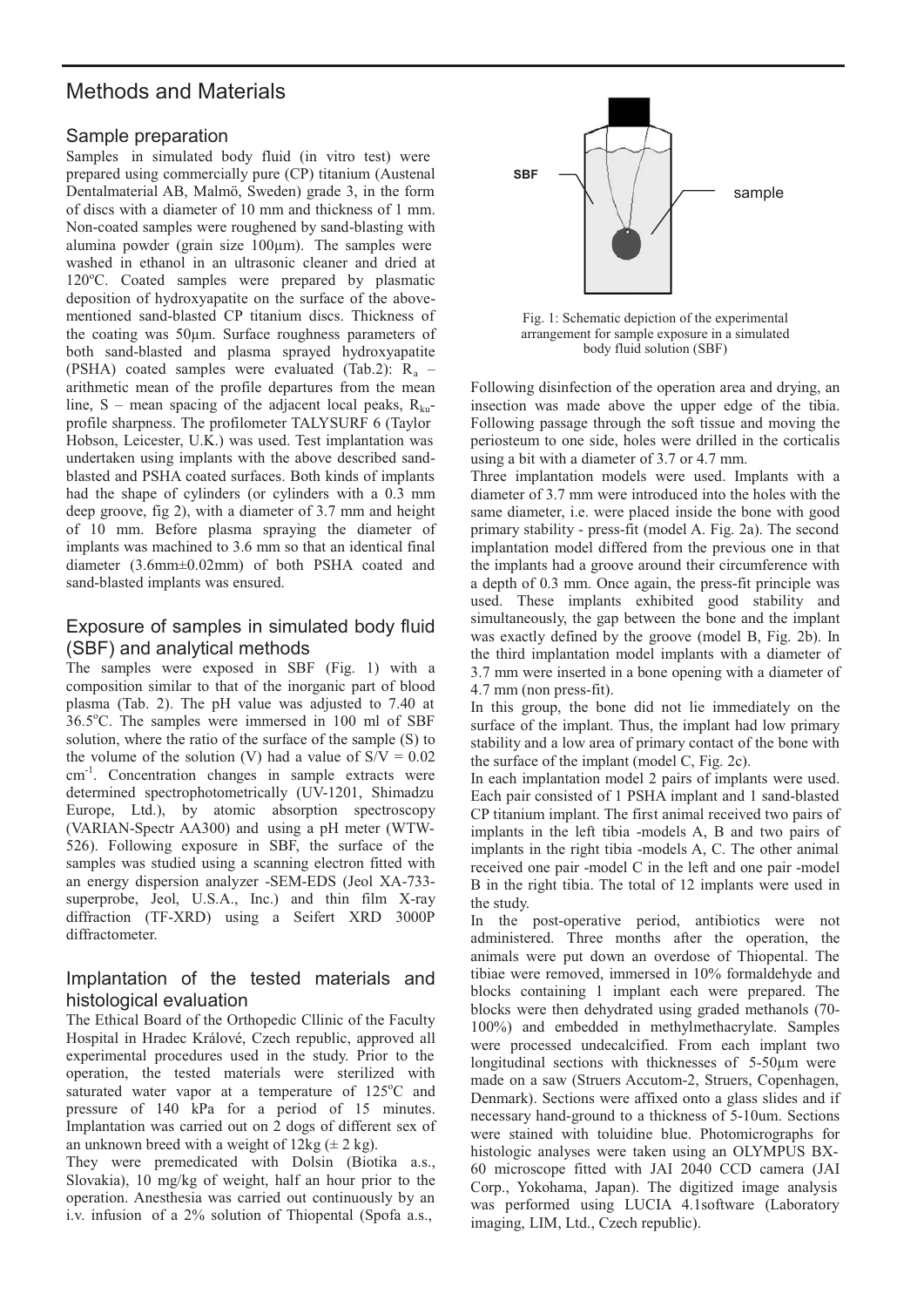

Fig. 2: Schematic depiction of the manner of introduction of test implants into bones: Model - A: press-fit; diameter of the bone matrix and implant is identical - 3.7 mm. Model – B: press-fit; diameter of the bone matrix and implant is identical - 3.7 mm; a 0.3 mm deep grove was present on the surface of the implant. Model - C: non-press-fit implant in the bone matrix; implant diameter - 3.7 mm. diameter of the bone matrix - 4.7 mm.

The length of the bone tissue in direct contact with implant (BC) and the total interface length (IL) were measured. The percentage of bone-implant contact is given by the ratio of the direct contact length to the total interface length (BC/IL). The presented mean values were calculated from the four results (4 sections) available for all types of the particular implantation model.

#### **Results**

Immersion of the PSHA coated implants in the simulated body fluid was accompanied by removal of calcium and phosphate ions from solution (Fig. 3a,b) and deposition of spherulitic crystals of calcium phosphate on the surface, as depicted in the electron microscope image (Fig. 4 a,b). During the first few days, there was a clear decrease of the  $Ca^{2+}$  and  $PO_4^{3-}$  concentration in the solution and the process stabilized after 10-12 days. Following more than 10 days of exposure, the surface of the sample was covered with a continuous layer of calcium phosphate agglomerates (Fig. 5). Analysis of the surface layer with an electron microprobe demonstrated that the molar Ca/P ratio of 1.50 was close to that of hydroxyapatite (1,67) (Fig. 6). The crystalline nature of the precipitated layer was also confirmed by thin film X-ray diffraction analysis (Fig. 7). The X-ray diffraction pattern of the calcium phosphate layer (Fig. 7b) indicates its diffusion character, similar to that of bone apatite (Fig. 7c), in contrast to the x-ray diffraction pattern of the original PSHA coated sample (Fig. 7a), which indicates larger crystals of the apatite phase and higher crystallinity.

Sand-blasted CP titanium samples did not exhibit a decrease in the concentration of calcium or phosphate ions in the leaching solution following exposure in SBF, even after 50 days, as indicated in the time dependence in Fig. 3. The changes in the concentrations of  $Ca^{2+}$  and  $PO_4^{3-}$  ions in the solution lay within the range of the changes in concentration observed in a parallel control sample. In addition, analysis of the surface of samples using an electron microprobe did not indicate the presence of calcium or phosphorus. Microscopic examination of implants introduced by the press-fit method (model A) showed a high percentage of bone tissue apposition to the surface of the implant three months following the implantation, both for sand-blasted CP titanium implants (BC/IL=54%) and for implants with PSHA coating (BC/IL=79%) (Figs. 8 a,b). The effect of the different osteoconductive ability of the tested materials was marked for implants with a defined gap between the implant and

| Tab. 2: Compositions of the simulated body fluid (SBF) |  |
|--------------------------------------------------------|--|
| used and the inorganic part of blood plasma            |  |

|                               | blood plasma<br>$\lceil$ mmol/l] | <b>SBF</b><br>$\lceil$ mmol/l] |
|-------------------------------|----------------------------------|--------------------------------|
| $Na^{\overline{+}}$           | 137-147.0                        | 142.0                          |
| $K^+$                         | $3.8 - 5.1$                      | 5.0                            |
| $\overline{\text{Ca}^{2+}}$   | 2.25-2.75                        | 2.5                            |
| $Mg^{2+}$                     | $0.75 - 1.25$                    | 1.5                            |
| $Cl^2$                        | 98-106                           | 147.8                          |
| HCO <sub>3</sub>              | 24-35                            | 4.2                            |
| HPO <sub>4</sub> <sup>2</sup> | $0.65 - 1.62$                    | 1.0                            |
| SO4                           | 0.5                              | 0.5                            |

the bone with relatively good primary stability of the implant (model B). Three months after the implantation of the sand-blasted CP titanium implant, the gap (0.3 mm) was filled with new bone tissue; however, over its entire surface it was separated from the titanium surface by fibrous tissue with a thickness of about 50 mm (BC/IL=2%), in contrast to the gap with the PSHA coated surface, where the newly formed bone was immediately adjacent to the surface of the implant without significant gap-filling by fibrous tissue  $(BC/IL=88%)$  (Figs. 8 c,d). Histological evaluation of the non-press-fit implants in the bone matrix with a gap of 0 - 1 mm with an average value of 0.5 mm (model C) once again demonstrated the effect of PSHA coating. The surface of the sand-blasted CP titanium implants was almost entirely coated with a layer of fibrous tissue with negligible area in direct contact with bone (BC/IL=5%). The implant coated with hydroxyapatite was in direct contact with the newly formed bone tissue over 72% of the total surface of the implant (BC/IL=72%)(Figs. 8 e, f).

#### **Discussion**

A plasma sprayed hydroxyapatite coating exposed to a solution of simulated body fluid (SBF) induced the formation of a calcium phosphate surface layer, which was chemically and crystallographically similar to bone apatite. This was in contrast to sand-blasted CP titanium, where a calcium phosphate layer was not formed. The results indicate that the formation of calcium phosphate layers on the surface of PSHA coated implants may contribute to their osteoconductive properties. Unfavorable conditions for the healing of implants such as gaps between the bone and implant and primary instability of the implant at the time of placement were overcome better by implants with PSHA coating than sand-blasted CP titanium implants. The surface of implants with PSHA coating permitted the growth of bone tissue into gaps with a depth of 1 mm without significant gap filling by fibrous tissue. The formation of direct contact between the surface of the implant and the bone was affected less by primary instability of the implant than in the case of sand-blasted CP titanium surface. The sand-blasted CP titanium surface enables only a small degree of gap healing without the formation of intermedial fibrous tissue. Gap filling by soft tissue over a major part of the area of the gap was still observed for gaps with a depth of 0.3 mm,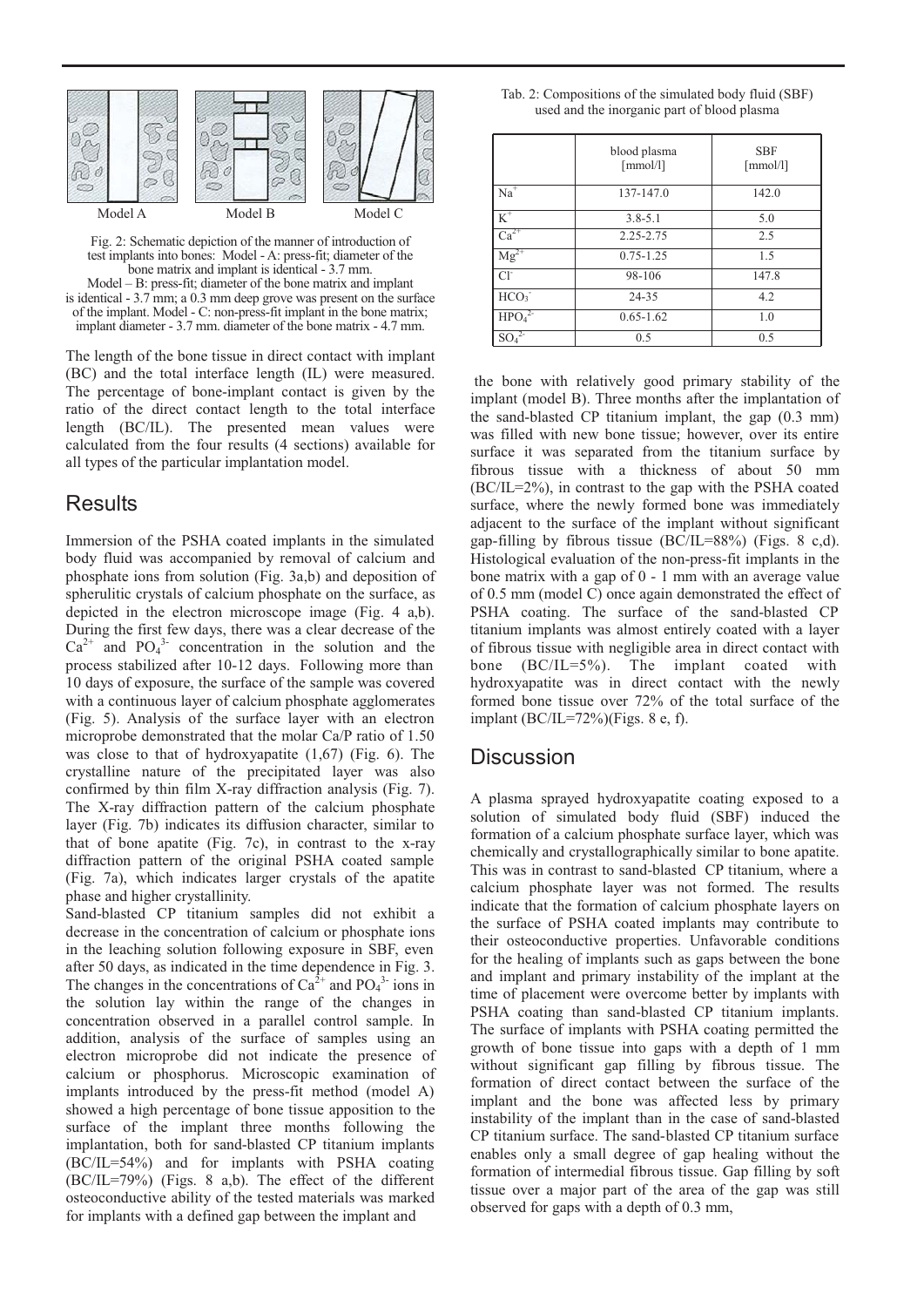

Fig. 3: Time dependence of changes in the concentration of calcium and phosphate ions in a simulated body fluid solution (SBF) for exposure of samples of pure titanium  $(\Delta)$  and plasma sprayed hydroxyapatite ( $\blacksquare$ ). Values depicted as ( $\bigcirc$ ) correspond to the SBF blank.





Fig. 4: Electron microscope images (a) of the surface of a sample with plasma sprayed hydroxyapatite coating and (b) the surface of a sample with plasma sprayed hydroxyapatite coating covered with bone-like apatite spherulitic crystals after 7 days of soaking in SBF. Bar =100 um

with relatively good primary stability of the implant. Only the press-fit implantation model (model A) permitted osseo-integration of implants with sand-blasted CP titanium surface.

It is reasonable to assume that the observed difference in osteoconductivity of the tested surfaces is not associated with any difference in roughness, since the average roughness  $(R_a)$  of the sand-blasted surface was close to the interval of about 1-1.4 um, which is usually considered the most suitable for good metal-bone fixation (13). Unfortunately, the small number of implants used in the study was unsuitable for statistical analysis, but clinically relevant conclusions may nevertheless be drawn from the results. It should be pointed out that these conclusions were based on unloaded implants histologically examined using light microscopy.



Fig. 6: SEM-EDS analysis of layers formed on the surface of a sample with plasma sprayed hydroxyapatite coating after 7 days of soaking in SBF



Fig. 5: Electron microscope image of a sample with plasma sprayed hydroxyapatite coating after 14 days of soaking in SBF showing a continuous layer of calcium phosphate agglomerates. Bar = 100 um



Fig. 7: Thin-film-X-ray diffraction patterns (a) of plasma sprayed hydroxyapatite. (b) plasma sprayed hydroxyapatite exposed to SBF for 14 days. (c) bone apatite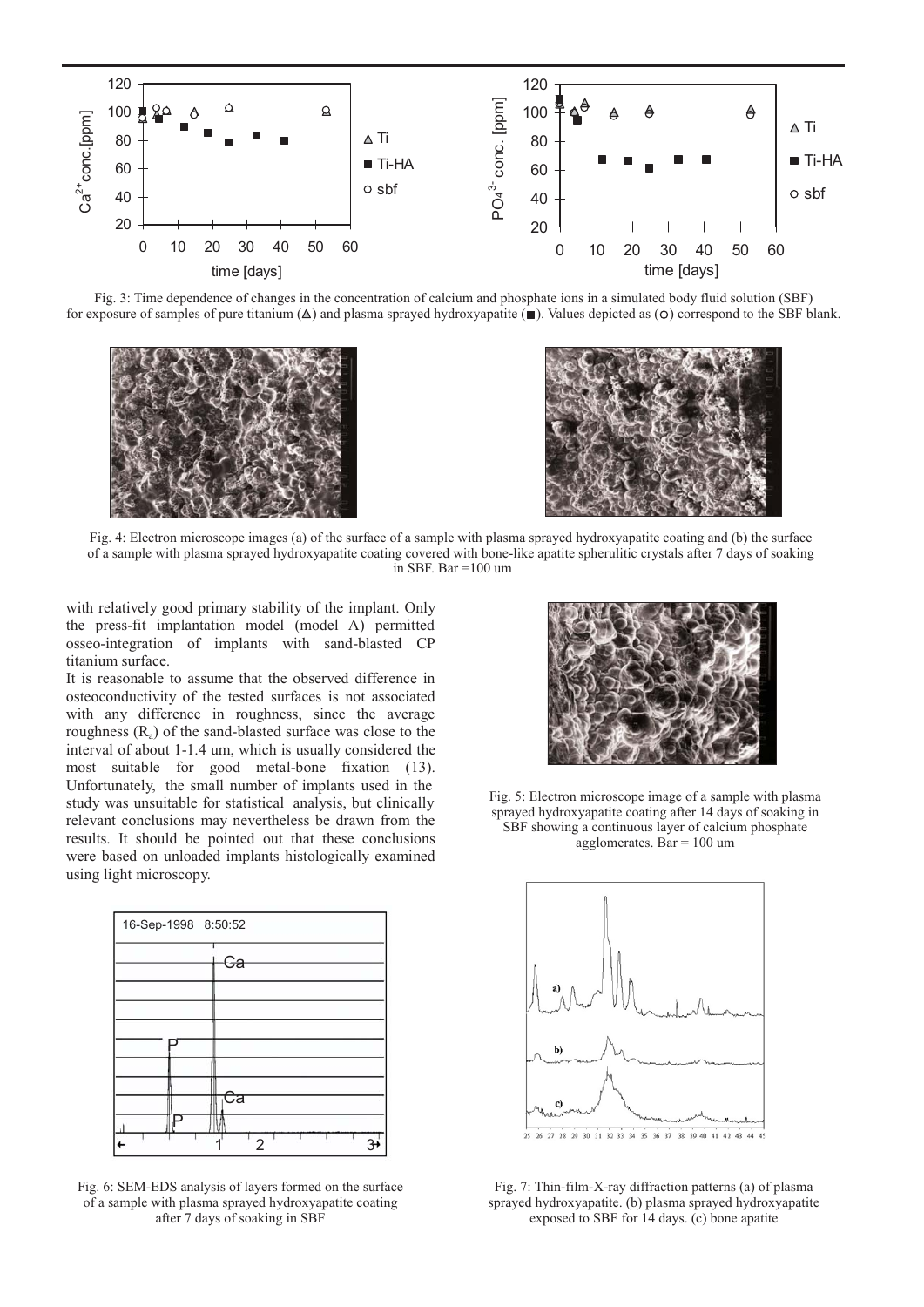Fig. 8: Photomicrographs of the boundary between the bone tissue and

(a) a sand-blasted CP titanium implant (b) a CP titanium implant with plasma sprayed hydroxyapatite coating implanted by the press-fit procedure model A (magnification 320x; toluidine blue stain)

(c) a sand-blasted CP titanium implant (d) a CP titanium implant with plasma sprayed hydroxyapatite coating- implanted by the press-fit procedure with a 0.3 mm deep groove - model B (magnification 100x; toluidine blue)

(e) a sand-blasted CP titanium implant (magnification 320x; toluidine blue stain) (f) a CP titanium implant with plasma sprayed hydroxyapatite coating (magnification 200x; toluidine blue stain) - non-press-fit implanted in the bone matrix - model C

# **fibrous tissue bone gap 0.3mm**